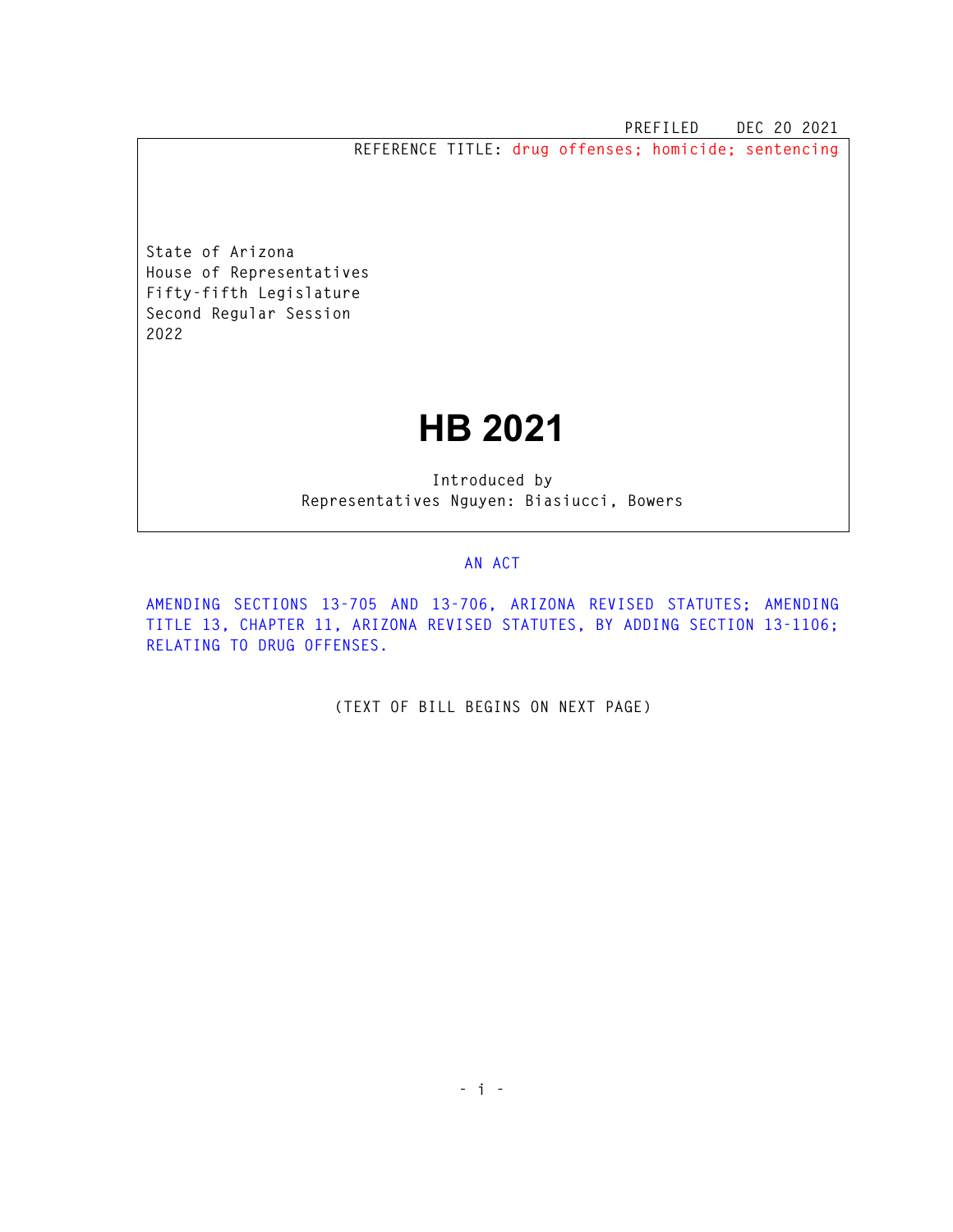**1 Be it enacted by the Legislature of the State of Arizona: 2 Section 1. Section 13-705, Arizona Revised Statutes, is amended to 3 read: 4 13-705. Dangerous crimes against children; sentences; 5 definitions 6 A. A person who is at least eighteen years of age and who is 7 convicted of a dangerous crime against children in the first degree 8 involving DRUG TRAFFICKING HOMICIDE, commercial sexual exploitation of a 9 minor or child sex trafficking and the person has previously been 10 convicted of a dangerous crime against children in the first degree shall 11 be sentenced to imprisonment in the custody of the state department of 12 corrections for natural life. A person who is sentenced to natural life 13 is not eligible for commutation, parole, work furlough, work release or 14 release from confinement on any basis for the remainder of the person's 15 natural life. 16 B. A person who is at least eighteen years of age and who is 17 convicted of a dangerous crime against children in the first degree 18 involving DRUG TRAFFICKING HOMICIDE, sexual assault of a minor who is 19 twelve years of age or younger or sexual conduct with a minor who is 20 twelve years of age or younger shall be sentenced to life imprisonment and 21 is not eligible for suspension of sentence, probation, pardon or release 22 from confinement on any basis except as specifically authorized by section 23 31-233, subsection A or B until the person has served thirty-five years or 24 the sentence is commuted. This subsection does not apply to masturbatory 25 contact. 26 C. Except as otherwise provided in this section, a person who is at 27 least eighteen years of age or who has been tried as an adult and who is 28 convicted of a dangerous crime against children in the first degree 29 involving attempted first degree murder of a minor who is under twelve 30 years of age, second degree murder of a minor who is under twelve years of 31 age, sexual assault of a minor who is under twelve years of age, sexual 32 conduct with a minor who is under twelve years of age or manufacturing 33 methamphetamine under circumstances that cause physical injury to a minor 34 who is under twelve years of age may be sentenced to life imprisonment and 35 is not eligible for suspension of sentence, probation, pardon or release 36 from confinement on any basis except as specifically authorized by section 37 31-233, subsection A or B until the person has served thirty-five years or 38 the sentence is commuted. If a life sentence is not imposed pursuant to 39 this subsection, the person shall be sentenced to a term of imprisonment 40 as follows: 41 Minimum Presumptive Maximum 42 13 years 20 years 27 years 43 D. Except as otherwise provided in this section, a person who is at 44 least eighteen years of age or who has been tried as an adult and who is** 

**45 convicted of a dangerous crime against children in the first degree**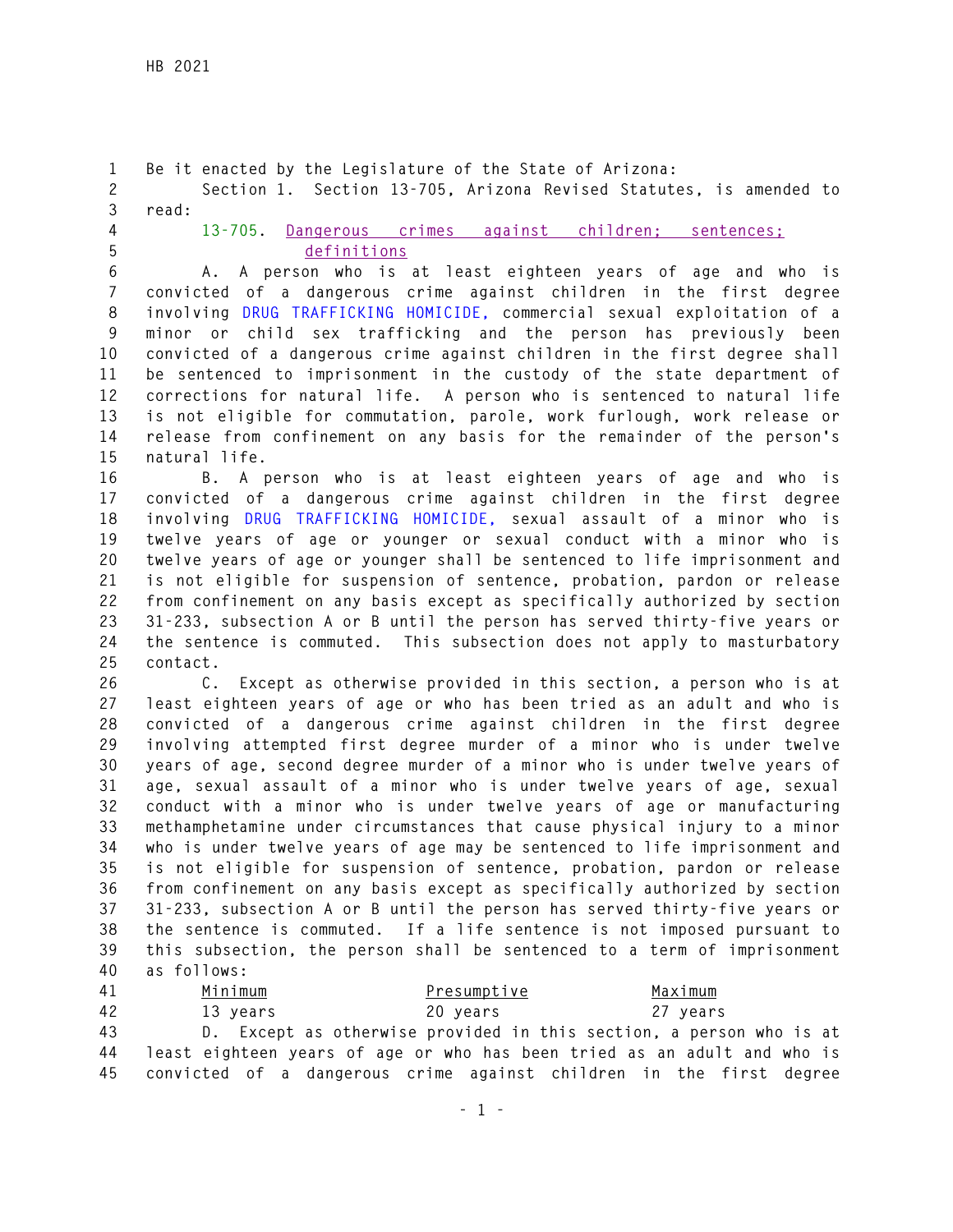**1 involving attempted first degree murder of a minor who is twelve, thirteen 2 or fourteen years of age, second degree murder of a minor who is twelve, 3 thirteen or fourteen years of age, sexual assault of a minor who is 4 twelve, thirteen or fourteen years of age, taking a child for the purpose 5 of prostitution, child sex trafficking, commercial sexual exploitation of 6 a minor, sexual conduct with a minor who is twelve, thirteen or fourteen 7 years of age, continuous sexual abuse of a child or manufacturing 8 methamphetamine under circumstances that cause physical injury to a minor 9 who is twelve, thirteen or fourteen years of age or involving or using 10 minors in drug offenses shall be sentenced to a term of imprisonment as 11 follows:** 

**12 Minimum Presumptive Maximum 13 13 years 20 years 27 years 14 A person who has been previously convicted of one predicate felony shall 15 be sentenced to a term of imprisonment as follows:** 

| 16 | Minimum  | Presumptive | Maximum  |
|----|----------|-------------|----------|
|    | 23 years | 30 years    | 37 years |

**18 E. Except as otherwise provided in this section, a person who is at 19 least eighteen years of age or who has been tried as an adult and who is 20 convicted of a dangerous crime against children in the first degree 21 involving aggravated assault, unlawful mutilation, molestation of a child, 22 sexual exploitation of a minor, aggravated luring a minor for sexual 23 exploitation, child abuse or kidnapping shall be sentenced to a term of 24 imprisonment as follows:** 

| 25 | <u>Minimum</u> | Presumptive | <u>Maximum</u>                                                              |
|----|----------------|-------------|-----------------------------------------------------------------------------|
| 26 | 10 vears       | 17 vears    | 24 vears                                                                    |
|    |                |             | 27 A person who has been previously convicted of one predicate felony shall |

**28 be sentenced to a term of imprisonment as follows: 29 Minimum Presumptive Maximum** 

**30 21 years 28 years 35 years 31 F. Except as otherwise provided in this section, if a person is at 32 least eighteen years of age or has been tried as an adult and is convicted 33 of a dangerous crime against children involving luring a minor for sexual 34 exploitation, sexual extortion or unlawful age misrepresentation and is 35 sentenced to a term of imprisonment, the term of imprisonment is as 36 follows and the person is not eligible for release from confinement on any 37 basis except as specifically authorized by section 31-233, subsection A or 38 B until the sentence imposed by the court has been served, the person is 39 eligible for release pursuant to section 41-1604.07 or the sentence is 40 commuted:** 

**41 Minimum Presumptive Maximum 42 5 years 10 years 15 years 43 A person who has been previously convicted of one predicate felony shall 44 be sentenced to a term of imprisonment as follows and the person is not 45 eligible for suspension of sentence, probation, pardon or release from**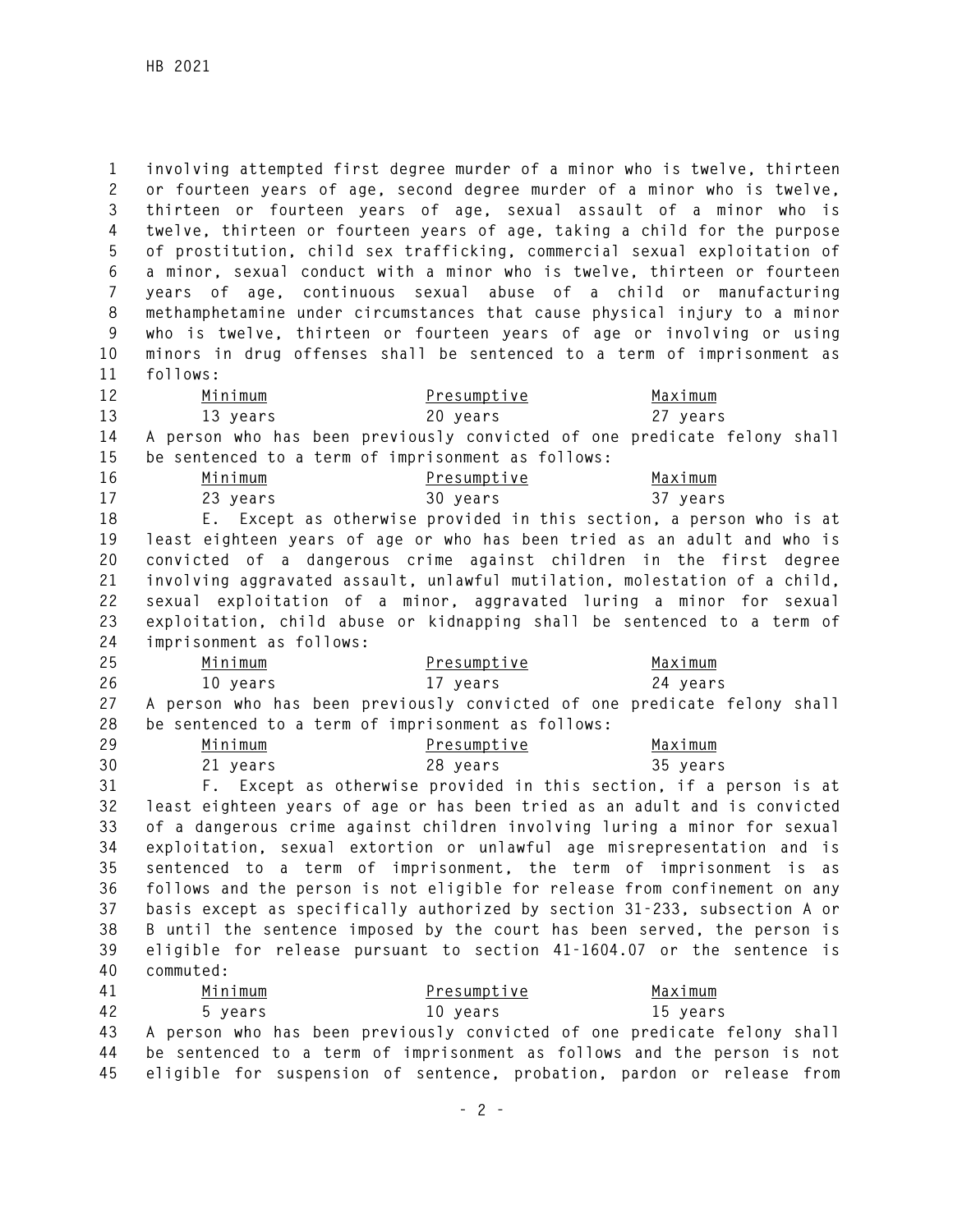**1 confinement on any basis except as specifically authorized by section 2 31-233, subsection A or B until the sentence imposed by the court has been 3 served, the person is eligible for release pursuant to section 41-1604.07 4 or the sentence is commuted:** 

| Minimum | Presumptive | Maximum  |
|---------|-------------|----------|
| 8 years | 15 years    | 22 years |

**7 G. Except as otherwise provided in this section, if a person is at 8 least eighteen years of age or has been tried as an adult and is convicted 9 of a dangerous crime against children involving sexual abuse or bestiality 10 under section 13-1411, subsection A, paragraph 2 and is sentenced to a 11 term of imprisonment, the term of imprisonment is as follows and the 12 person is not eligible for release from confinement on any basis except as 13 specifically authorized by section 31-233, subsection A or B until the 14 sentence imposed by the court has been served, the person is eligible for 15 release pursuant to section 41-1604.07 or the sentence is commuted:** 

| 16 | Minimum                         | Presumptive | <u>Maximum</u>                                                             |
|----|---------------------------------|-------------|----------------------------------------------------------------------------|
| 17 | 2.5 years                       | 5 years     | 7.5 years                                                                  |
| 18 |                                 |             | A person who has been previously convicted of one predicate felony shall   |
| 19 |                                 |             | be sentenced to a term of imprisonment as follows and the person is not    |
| 20 |                                 |             | eligible for suspension of sentence, probation, pardon or release from     |
| 21 |                                 |             | confinement on any basis except as specifically authorized by section      |
| 22 |                                 |             | 31-233, subsection A or B until the sentence imposed by the court has been |
| 23 |                                 |             | served, the person is eligible for release pursuant to section 41-1604.07  |
|    | 24 or the sentence is commuted: |             |                                                                            |

| 25 | Minimum | Presumptive | Maximum  |
|----|---------|-------------|----------|
| 26 | 8 vears | 15 years    | 22 years |

**27 H. The presumptive sentences prescribed in subsections C, D and E 28 of this section or subsections F and G of this section if the person has 29 previously been convicted of a predicate felony may be increased or 30 decreased pursuant to section 13-701, subsections C, D and E.** 

**31 I. Except as provided in subsection G of this section, a person who 32 is sentenced for a dangerous crime against children in the first degree 33 pursuant to this section is not eligible for suspension of sentence, 34 probation, pardon or release from confinement on any basis except as 35 specifically authorized by section 31-233, subsection A or B until the 36 sentence imposed by the court has been served or commuted.** 

**37 J. A person who is convicted of any dangerous crime against 38 children in the first degree pursuant to subsection C, D or E of this 39 section and who has been previously convicted of two or more predicate 40 felonies shall be sentenced to life imprisonment and is not eligible for 41 suspension of sentence, probation, pardon or release from confinement on 42 any basis except as specifically authorized by section 31-233, subsection 43 A or B until the person has served not fewer than thirty-five years or the 44 sentence is commuted.**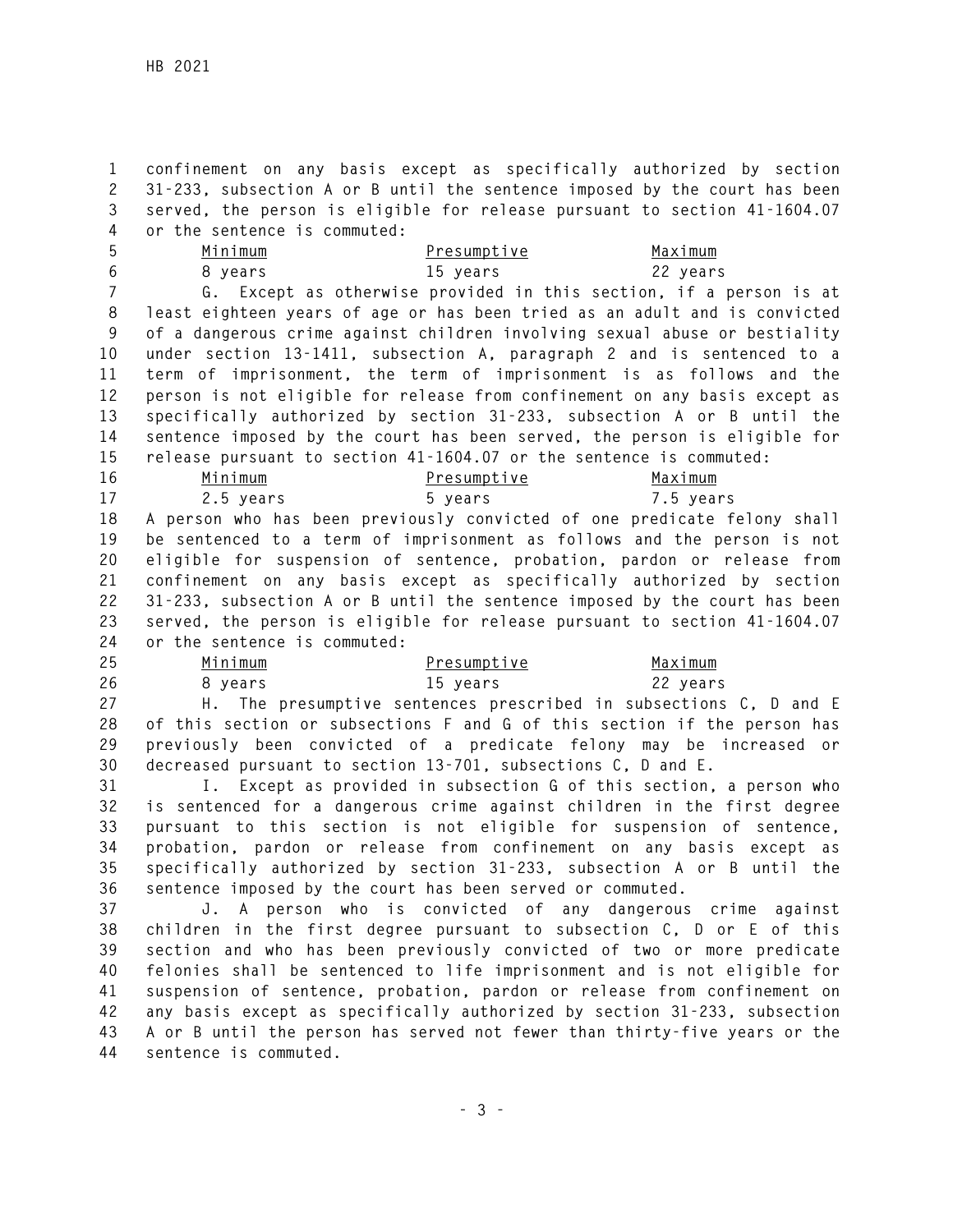**1 K. Notwithstanding chapter 10 of this title, a person who is at 2 least eighteen years of age or who has been tried as an adult and who is 3 convicted of a dangerous crime against children in the second degree 4 pursuant to subsection B, C, D or E of this section is guilty of a class 3 5 felony and if the person is sentenced to a term of imprisonment, the term 6 of imprisonment is as follows and the person is not eligible for release 7 from confinement on any basis except as specifically authorized by section 8 31-233, subsection A or B until the person has served the sentence imposed 9 by the court, the person is eligible for release pursuant to section 10 41-1604.07 or the sentence is commuted:** 

**11 Minimum Presumptive Maximum 12 5 years 10 years 15 years** 

**13 L. A person who is convicted of any dangerous crime against 14 children in the second degree and who has been previously convicted of one 15 or more predicate felonies is not eligible for suspension of sentence, 16 probation, pardon or release from confinement on any basis except as 17 specifically authorized by section 31-233, subsection A or B until the 18 sentence imposed by the court has been served, the person is eligible for** 

**19 release pursuant to section 41-1604.07 or the sentence is commuted.** 

**20 M. Section 13-704, subsection J and section 13-707, subsection B 21 apply to the determination of prior convictions.** 

**22 N. The sentence imposed on a person by the court for a dangerous 23 crime against children under subsection G of this section involving sexual 24 abuse may be served concurrently with other sentences if the offense 25 involved only one victim. The sentence imposed on a person for any other 26 dangerous crime against children in the first or second degree shall be 27 consecutive to any other sentence imposed on the person at any time, 28 including sexual abuse of the same victim.** 

**29 O. In this section, for purposes of punishment an unborn child 30 shall be treated like a minor who is under twelve years of age.** 

**31 P. A dangerous crime against children is in the first degree if it 32 is a completed offense and is in the second degree if it is a preparatory 33 offense, except attempted first degree murder is a dangerous crime against 34 children in the first degree.** 

**35 Q. It is not a defense to a dangerous crime against children that 36 the minor is a person posing as a minor or is otherwise fictitious if the 37 defendant knew or had reason to know the purported minor was under fifteen 38 years of age.** 

**39 R. For the purposes of this section:** 

**40 1. "Dangerous crime against children" means any of the following 41 that is committed against a minor who is under fifteen years of age:** 

**42 (a) Second degree murder.** 

**43 (b) Aggravated assault resulting in serious physical injury or 44 involving the discharge, use or threatening exhibition of a deadly weapon 45 or dangerous instrument.**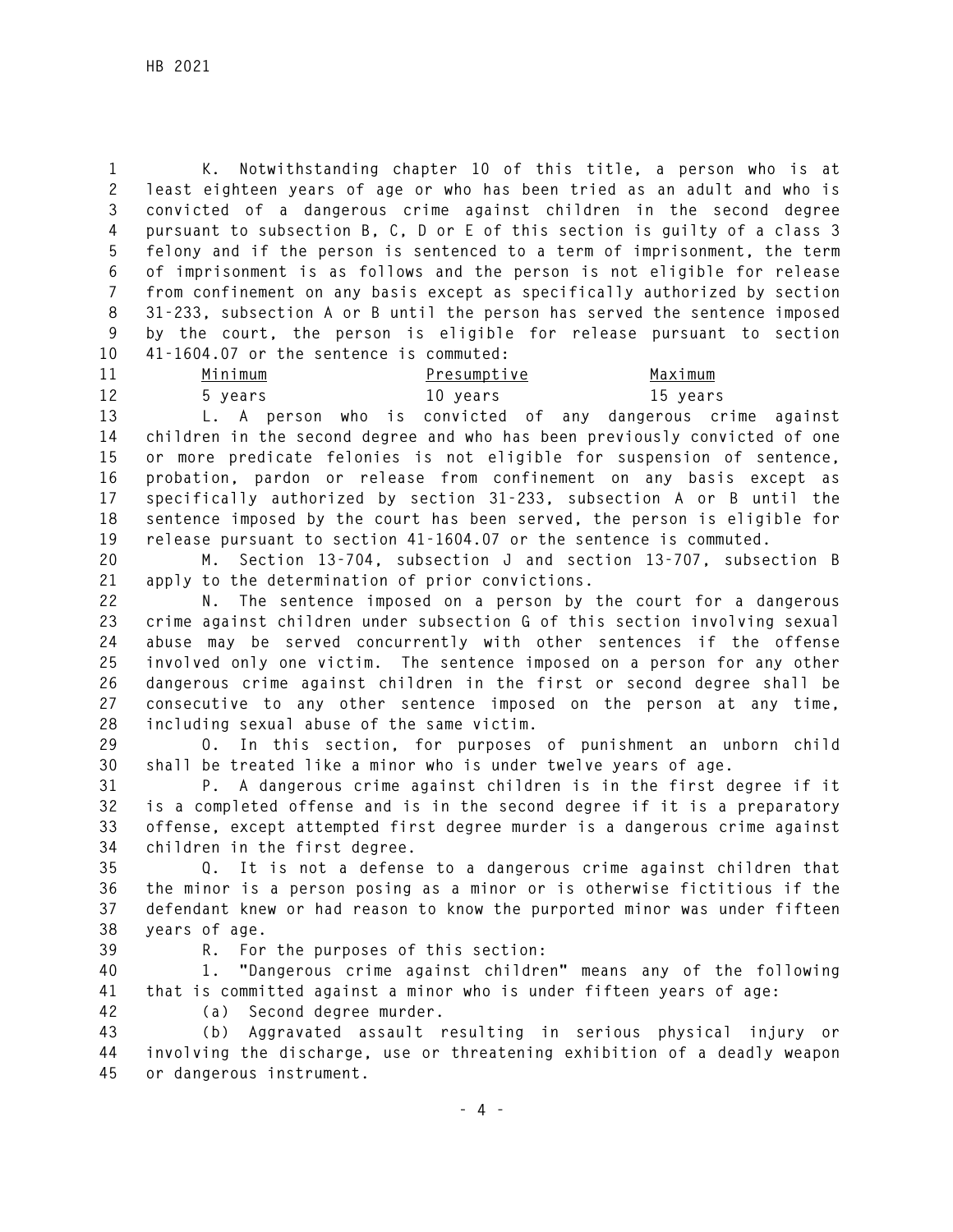**1 (c) Sexual assault. 2 (d) Molestation of a child. 3 (e) Sexual conduct with a minor. 4 (f) Commercial sexual exploitation of a minor. 5 (g) Sexual exploitation of a minor. 6 (h) Child abuse as prescribed in section 13-3623, subsection A, 7 paragraph 1. 8 (i) Kidnapping. 9 (j) Sexual abuse. 10 (k) Taking a child for the purpose of prostitution as prescribed in 11 section 13-3206. 12 (l) Child sex trafficking as prescribed in section 13-3212. 13 (m) Involving or using minors in drug offenses. 14 (n) Continuous sexual abuse of a child. 15 (o) Attempted first degree murder. 16 (p) Sex trafficking. 17 (q) Manufacturing methamphetamine under circumstances that cause 18 physical injury to a minor. 19 (r) Bestiality as prescribed in section 13-1411, subsection A, 20 paragraph 2. 21 (s) Luring a minor for sexual exploitation. 22 (t) Aggravated luring a minor for sexual exploitation. 23 (u) Unlawful age misrepresentation. 24 (v) Unlawful mutilation. 25 (w) Sexual extortion as prescribed in section 13-1428. 26 (x) DRUG TRAFFICKING HOMICIDE. 27 2. "Predicate felony" means any felony involving child abuse 28 pursuant to section 13-3623, subsection A, paragraph 1, a sexual offense, 29 conduct involving the intentional or knowing infliction of serious 30 physical injury or the discharge, use or threatening exhibition of a 31 deadly weapon or dangerous instrument, or a dangerous crime against 32 children in the first or second degree. 33 Sec. 2. Section 13-706, Arizona Revised Statutes, is amended to 34 read: 35 13-706. Serious, violent or aggravated offenders; sentencing; 36 life imprisonment; definitions 37 A. A person who is at least eighteen years of age or who has been 38 tried as an adult and who is convicted of a serious offense except a drug 39 offense, first degree murder or any dangerous crime against children as 40 defined in section 13-705, whether a completed or preparatory offense, and 41 who has previously been convicted of two or more serious offenses not 42 committed on the same occasion shall be sentenced to life imprisonment and 43 is not eligible for suspension of sentence, probation, pardon or release 44 from confinement on any basis, except as specifically authorized by**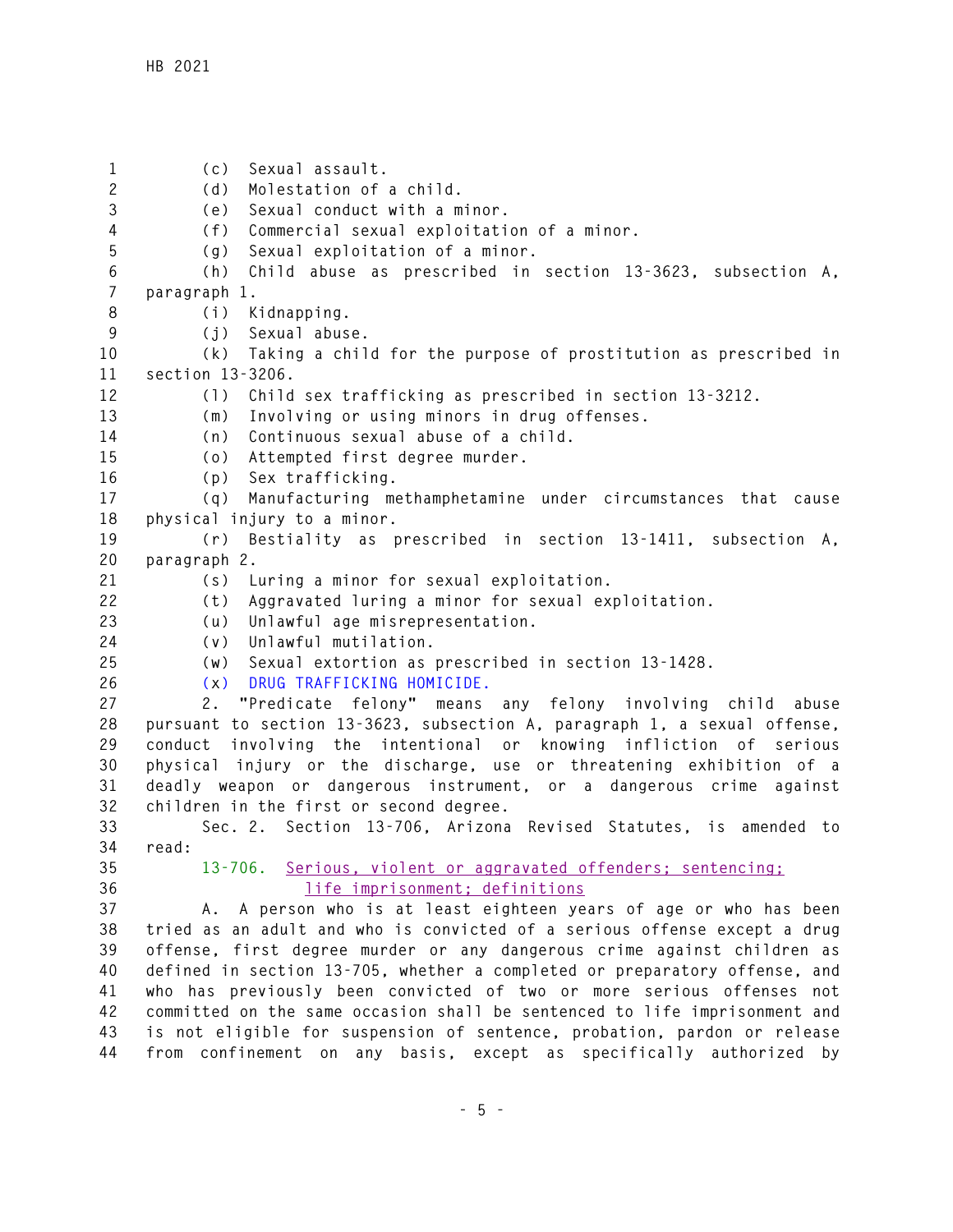**1 section 31-233, subsection A or B, until the person has served at least 2 twenty-five years or the sentence is commuted.** 

**3 B. Unless a longer term of imprisonment or death is the prescribed 4 penalty and notwithstanding any provision that establishes a shorter term 5 of imprisonment, a person who has been convicted of committing or 6 attempting or conspiring to commit any violent or aggravated felony and 7 who has previously been convicted on separate occasions of two or more 8 violent or aggravated felonies not committed on the same occasion shall be 9 sentenced to imprisonment for life and is not eligible for suspension of 10 sentence, probation, pardon or release on any basis except that the person 11 may be eligible for commutation after the person has served at least 12 thirty-five years.** 

**13 C. In order for the penalty under subsection B of this section to 14 apply, both of the following must occur:** 

**15 1. The aggravated or violent felonies that comprise the prior 16 convictions shall have been entered within fifteen years of the conviction 17 for the third offense, not including time spent in custody or on probation 18 for an offense or while the person is an absconder.** 

**19 2. The sentence for the first aggravated or violent felony 20 conviction shall have been imposed before the conduct occurred that gave 21 rise to the second conviction, and the sentence for the second aggravated 22 or violent felony conviction shall have been imposed before the conduct 23 occurred that gave rise to the third conviction.** 

**24 D. Chapter 3 of this title applies to all offenses under this 25 section.** 

**26 E. For the purposes of this section, if a person has been convicted 27 of an offense committed in another jurisdiction that if committed in this 28 state would be a violation or attempted violation of any of the offenses 29 listed in this section and that has the same elements of an offense listed 30 in this section, the offense committed in another jurisdiction is 31 considered an offense committed in this state.** 

**32 F. For the purposes of this section:** 

**33 1. "Serious offense" means any of the following offenses if 34 committed in this state or any offense committed outside this state that 35 if committed in this state would constitute one of the following offenses:** 

- 
- **36 (a) First degree murder.**
- **37 (b) Second degree murder.**
- **38 (c) Manslaughter.**

**39 (d) Aggravated assault resulting in serious physical injury or 40 involving the discharge, use or threatening exhibition of a deadly weapon 41 or dangerous instrument.** 

- **42 (e) Sexual assault.**
- **43 (f) Any dangerous crime against children.**
- **44 (g) Arson of an occupied structure.**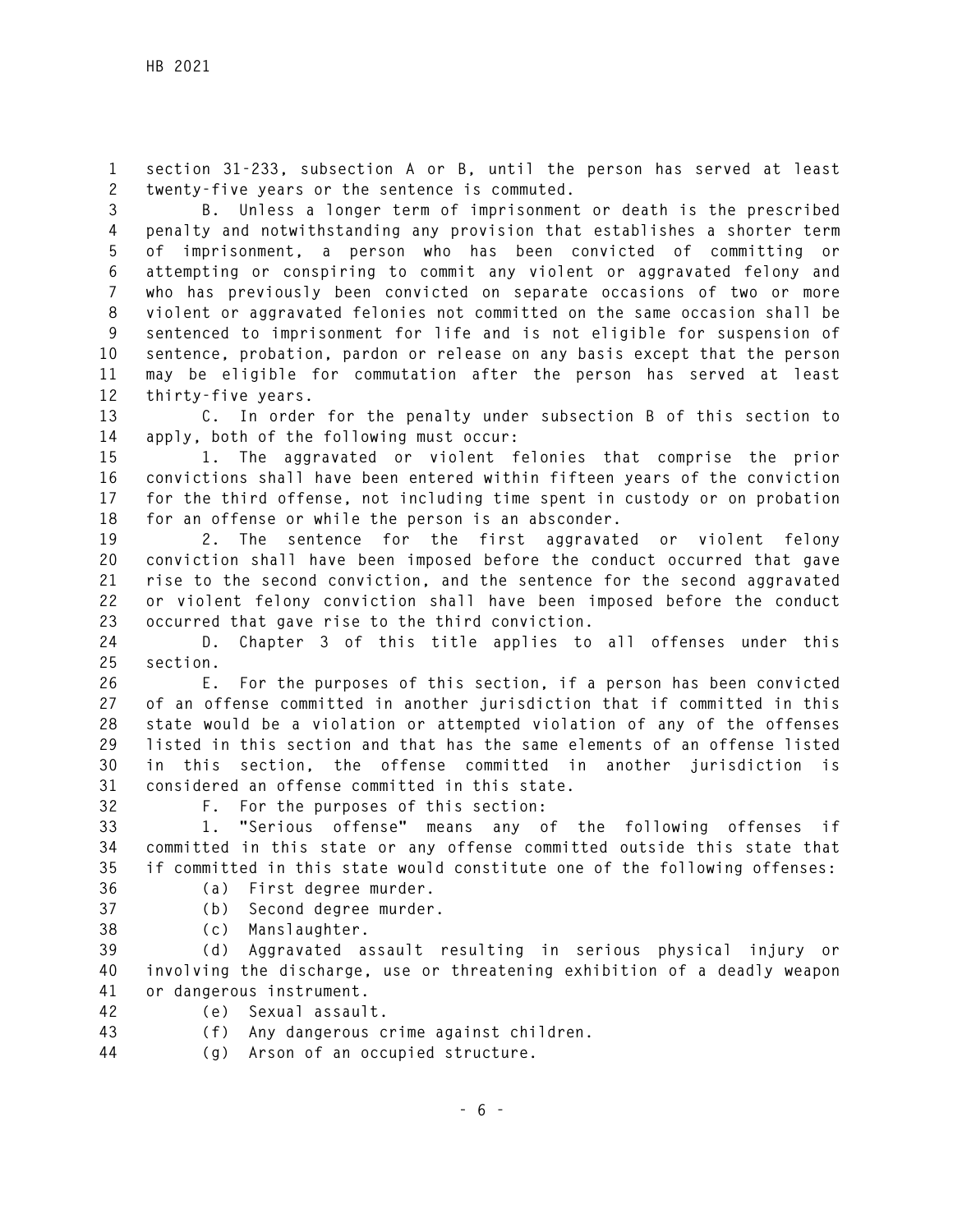**1 (h) Armed robbery. 2 (i) Burglary in the first degree. 3 (j) Kidnapping. 4 (k) Sexual conduct with a minor under fifteen years of age. 5 (l) Child sex trafficking. 6 (m) DRUG TRAFFICKING HOMICIDE. 7 2. "Violent or aggravated felony" means any of the following 8 offenses: 9 (a) First degree murder. 10 (b) Second degree murder. 11 (c) Aggravated assault resulting in serious physical injury or 12 involving the discharge, use or threatening exhibition of a deadly weapon 13 or dangerous instrument. 14 (d) Dangerous or deadly assault by prisoner. 15 (e) Committing assault with intent to incite to riot or participate 16 in riot. 17 (f) Drive by shooting. 18 (g) Discharging a firearm at a residential structure if the 19 structure is occupied. 20 (h) Kidnapping. 21 (i) Sexual conduct with a minor that is a class 2 felony. 22 (j) Sexual assault. 23 (k) Molestation of a child. 24 (l) Continuous sexual abuse of a child. 25 (m) Violent sexual assault. 26 (n) Burglary in the first degree committed in a residential 27 structure if the structure is occupied. 28 (o) Arson of an occupied structure. 29 (p) Arson of an occupied jail or prison facility. 30 (q) Armed robbery. 31 (r) Participating in or assisting a criminal syndicate or leading 32 or participating in a criminal street gang. 33 (s) Terrorism. 34 (t) Taking a child for the purpose of prostitution. 35 (u) Child sex trafficking. 36 (v) Commercial sexual exploitation of a minor. 37 (w) Sexual exploitation of a minor. 38 (x) Unlawful introduction of disease or parasite as prescribed by 39 section 13-2912, subsection A, paragraph 2 or 3. 40 (y) DRUG TRAFFICKING HOMICIDE. 41 Sec. 3. Title 13, chapter 11, Arizona Revised Statutes, is amended 42 by adding section 13-1106, to read: 43 13-1106. Drug trafficking homicide; classification 44 A. A PERSON COMMITS DRUG TRAFFICKING HOMICIDE IF BOTH OF THE 45 FOLLOWING APPLY:**